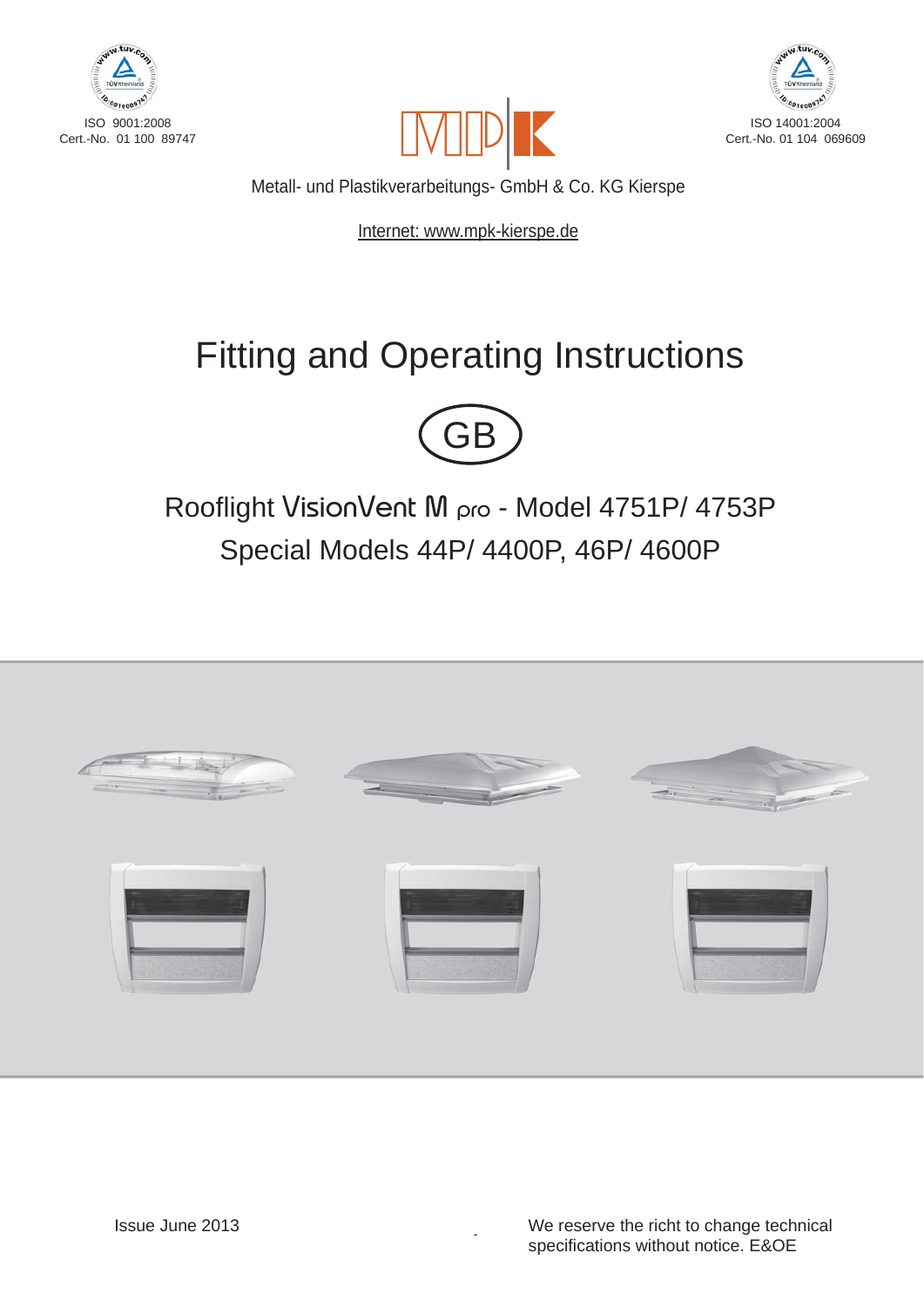

Important: We cannot be held responsible for incorrect fitting, handling or operation.

Any product faults relating to the production and materials used should be noticed to us via an authorised dealer immediately.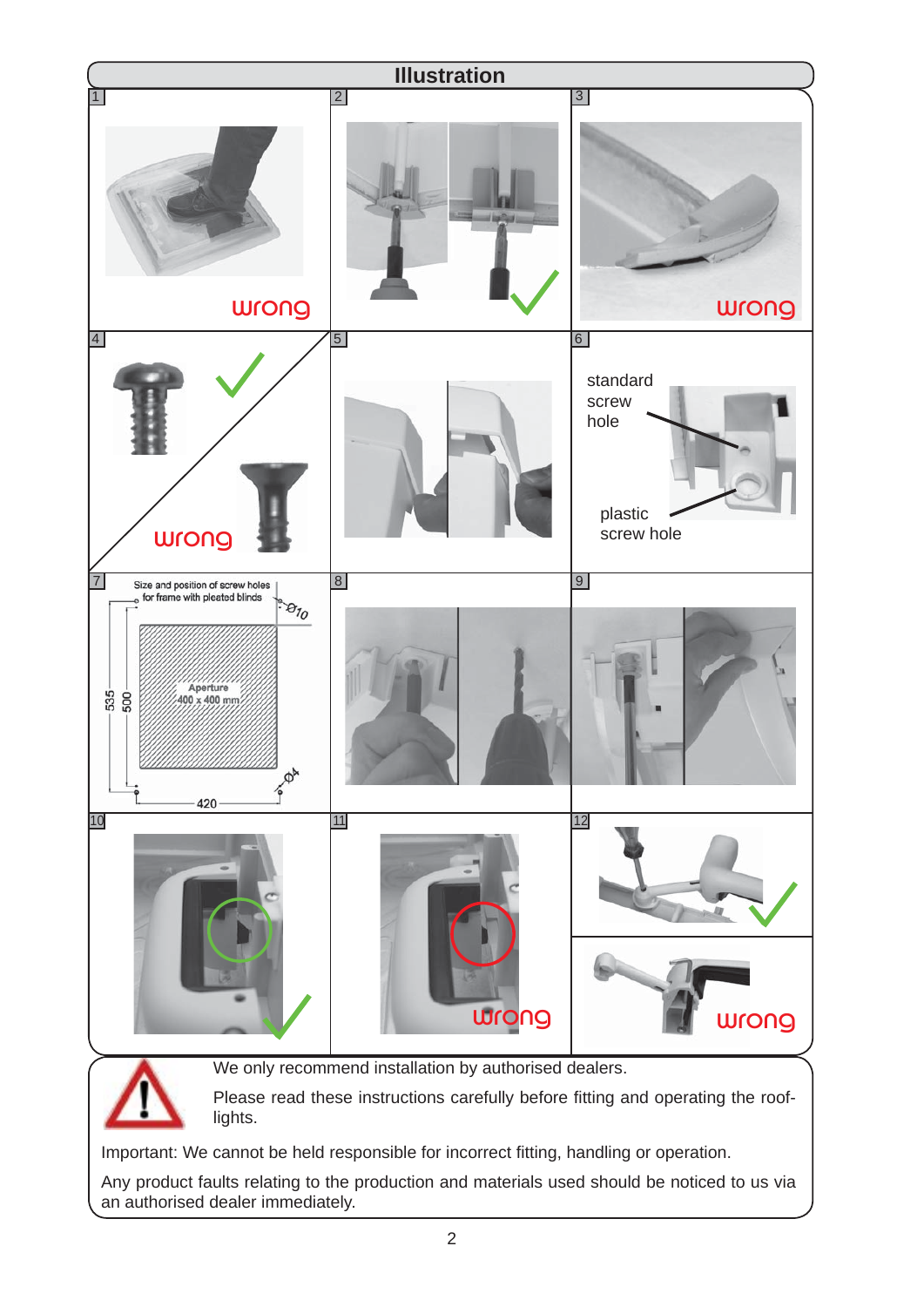## **Fitting Instructions**

| Warning!                 | Never stand on the dome of the rooflight!<br>(See picture 1)                                                                                                                                                                                              |  |
|--------------------------|-----------------------------------------------------------------------------------------------------------------------------------------------------------------------------------------------------------------------------------------------------------|--|
| Fitting position         | Choose a fitting position that will not interfere with other roof<br>mounted components (e.g. roof-racks/antenna's etc.) and avoid<br>internally installed electrical cables and furniture, which could<br>impede the correct operation of the rooflight. |  |
|                          | The rooflight should only be fitted to a flat roof surface, both in-<br>ternally and externally.                                                                                                                                                          |  |
| Aperture size            | 400x400 mm (see technical data page 5)                                                                                                                                                                                                                    |  |
| Roof thickness           | Ensure the correct rooflight is selected for the roof thickness (for<br>available size options see technical data page 6).                                                                                                                                |  |
| <b>Fitting direction</b> | Rooflights must only be fitted with the operating handles facing<br>the front and rear of the vehicle, not across the vehicle.                                                                                                                            |  |
| <b>Fixing screws</b>     | Pan 3,5 mm/head according to DIN ISO 7049 (DIN 7981)                                                                                                                                                                                                      |  |
| - Upper frame            | Screw size - When fully tightened the screw should enter the outer<br>frame about 10 mm.                                                                                                                                                                  |  |
| - Inner frame            | Screw length for fitting of inner frame 13 mm (or plastic screws for big hole)                                                                                                                                                                            |  |
|                          | Do not use countersunk screws as they will damage the rooflight<br>frame (see picture 4).                                                                                                                                                                 |  |
| Sealing                  | Use only long term flexible sealant, suitable for external use, (not<br>supplied), and also suitable for the material of the upper frame.<br>Consult your sealant supplier.                                                                               |  |
| Fitting                  | Separate the inner and outer frames and fit the outer frame to<br>the outside of the roof aperture onto a bed of sealant, with the<br>operating handles facing front and rear of the vehicle.                                                             |  |
|                          | Place over the screw holes on the inside of the frame, the 8<br>fixing brackets; four in each corner, four in the centre of each<br>side. Secure with screws (see picture 2). Screws not supplied.                                                        |  |
|                          | Attention: Do not over-tighten the screws, stop as soon as the<br>brackets start to distort. (See picture 3).                                                                                                                                             |  |
|                          | Max. Torque 0.5 Nm                                                                                                                                                                                                                                        |  |
|                          | To fit the inner frame, gently pull out the pointed ends of the cover<br>profiles to release them and reveal the fixing points. (See picture 5).                                                                                                          |  |
|                          | There are two fixing holes in each corner of the frame, for two<br>fixing options (See picture 6 - 7).                                                                                                                                                    |  |
|                          | recommended that the inner frame in fitted with th                                                                                                                                                                                                        |  |

It is recommended that the inner frame is fitted with the blinds to the side of the vehicle, opposing the operating handles..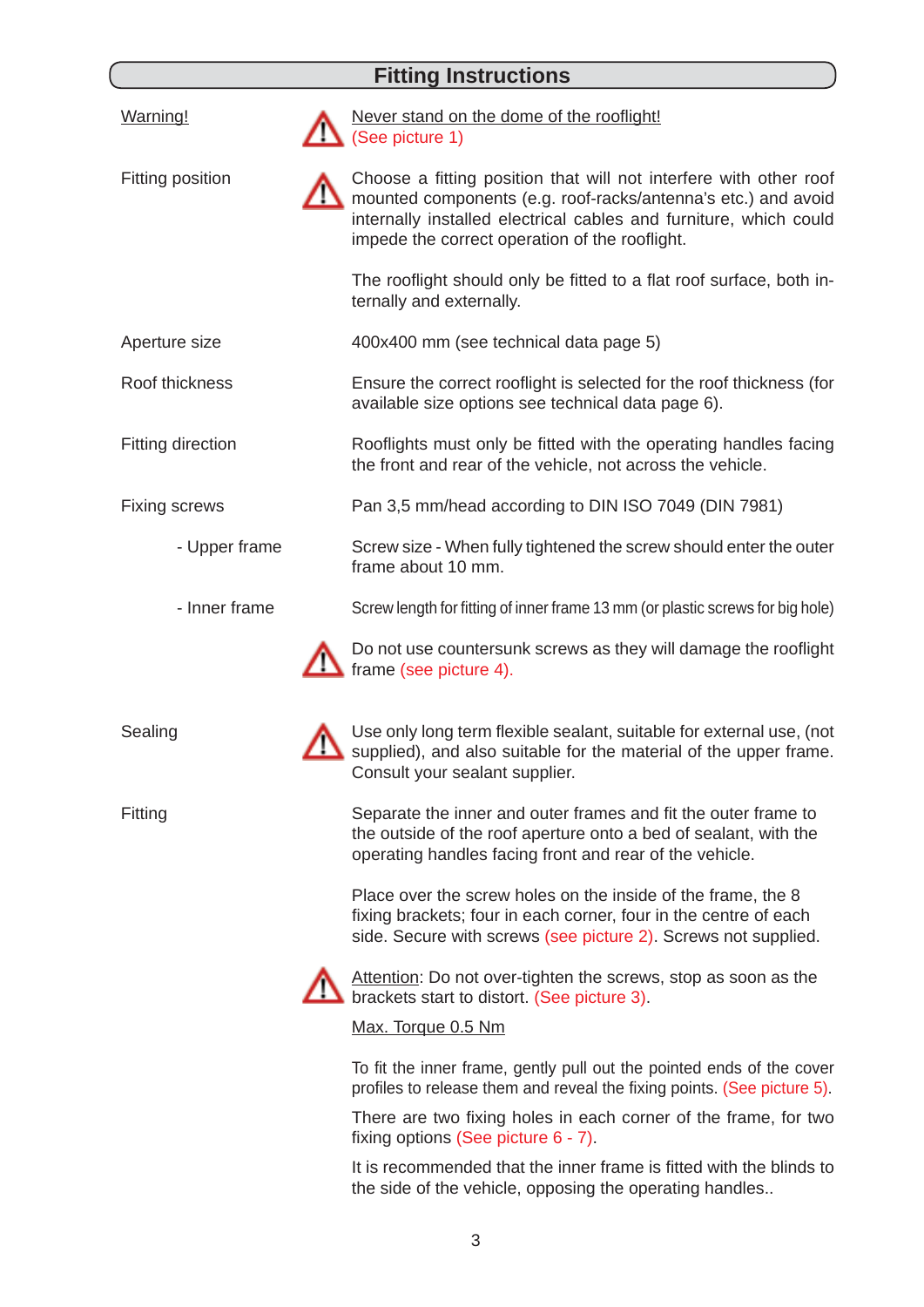#### **Fitting Instructions**

Fitting

The four large holes are used to fit the frame to the inner lining panel only, where there is no supporting timber frame, using the large plastic screws supplied. Offer up the inner frame into the outer frame and mark the central position of the large holes. Drill holes for the screws and secure the frame to the roof with the plastic screws. Tighten by hand, do not over-tighten. (See pictures 8 - 9)

The four small holes are used to fit the frame to the roof when there is a timber support under the roof lining, using pan head screws (not supplied - see page 2). Make sure the timber support is large enough and under the small fixing holes. (See picture 7) Offer up the inner frame into the outer frame. Secure the frame to the roof by fixing the screws directly into the timber support. Tighten by hand, do not over-tighten. (See picture 8-9)



Attention: Make sure that the outer panel is not damaged by drilling through (max drill depth 5mm) or using screws that are too long.

Refit the inner frame covers by locating the securing lugs and keeping the covers parallel against the roof whilst sliding them carefully onto the frame, 'clicking' back into position, without distorting. (See picture 9)

#### **Operation Instruction**

Instruction for use

The rooflight can be opened fully by the handles, or in four different directions, so that the dome can be angled against driving weather conditions.

The flynet and the blind can be operated together or separately. To open the rooflight dome both have to be opened.

Free-air-flow

Before driving



When closed there is a free airflow through the rooflight, which must be kept free at all times (see technical data page 5-7)

IMPORTANT: All rooflights must be locked down before traveling. Flynets and blinds must be locked in the fully open position against the frame.(See picture 10-11)

Make sure the flynet and the blind are in open position to avoid damage and noise by airflow.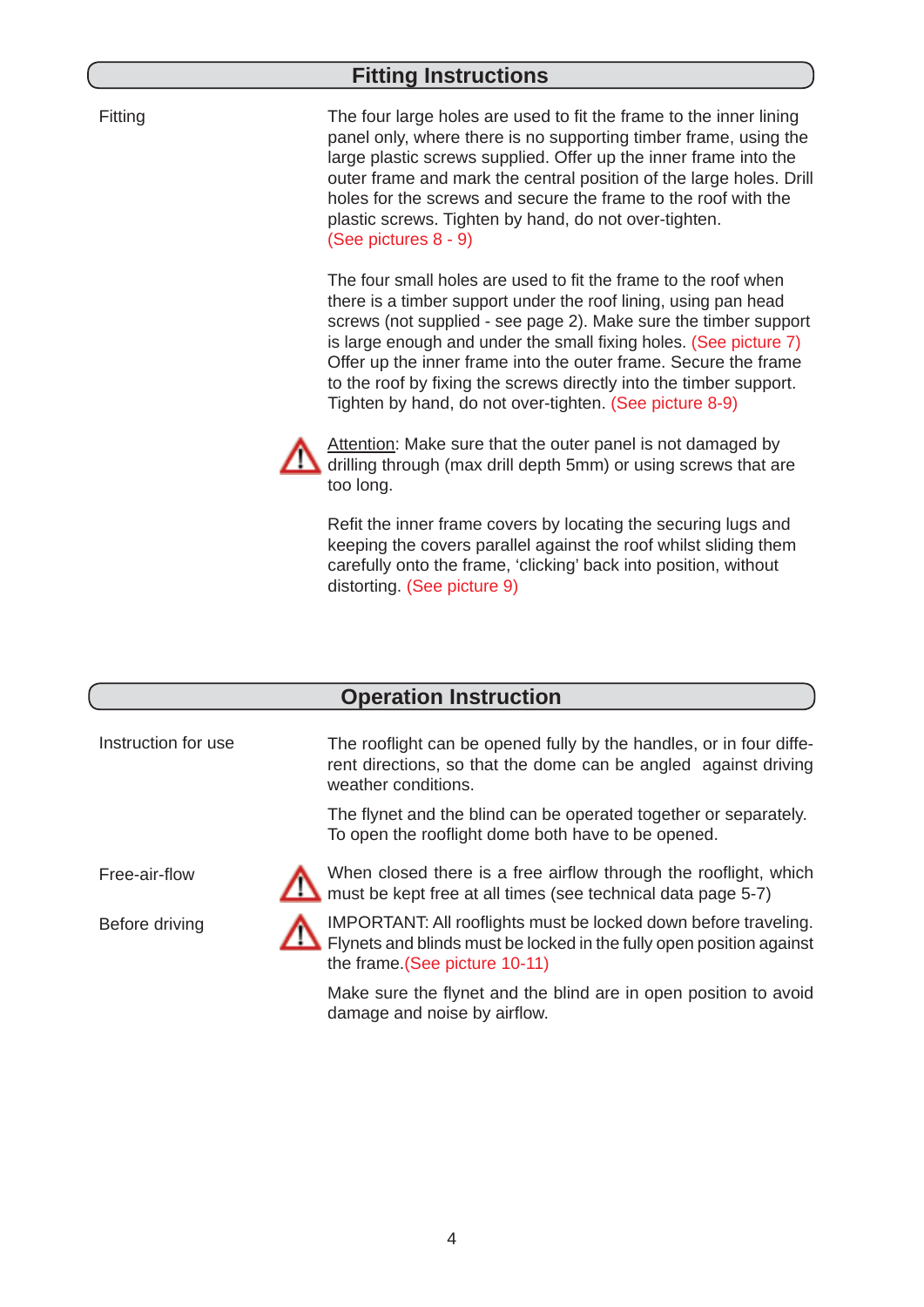#### **Care Instructions**

**Cleaning** 

The rooflight should only be washed by hand, using a sponge with plenty of clean water to avoid scratching. Caustic detergents and solvents may attack the plastic and make it brittle or disintegrate.

For easier cleaning of the dome it can be removed from the frame by releasing the four screws holding the handle arms (models from May 2010, Torx TK10 screws). (See picture 12)

Make sure that only the original screws are used when replacing the dome and that they enter the thread in the plastic correctly. Do not over-tighten.



Never remove the screws holding the dome and the handles together (see picture 12). These are secured by a torque screwdriver and should only be handled by an approved dealers.

To remove the inner frame for cleaning, with the flynet and blind attached, follow the reverse of the fitting instructions; removing covers and screws.

### **Technical Information**

#### **Product description**

- Clear or opaque domes with free airflow

- Spring assisted mechanism, can be tipped in 4 directions, with locks

- concealed fixing screws

- Inner frame with pleated flynet + blind (optional flynet only)

- ECE R43 Whole Vehicle Type Approved (Please ask for further details.)

#### **Technical Data:**

| Aperture:                                  |                                                               | 400 x 400 mm                                 |
|--------------------------------------------|---------------------------------------------------------------|----------------------------------------------|
| Corner radius:                             |                                                               | $25 \text{ mm}$                              |
| Size dome:                                 |                                                               | 560 x 560 mm                                 |
| Height over roof                           | model 44P/ 4400P:<br>model 46P/ 4600P:<br>model 4751P/ 4753P: | $117 \text{ mm}$<br>$92 \text{ mm}$<br>96 mm |
| Free-air-flow:                             |                                                               | Please refer to model options                |
| Outer frame material:                      |                                                               | Polypropylene                                |
| Dome material 4751P/4753P<br>Other models: |                                                               | PC/PMMA + SAN<br>Polypropylene               |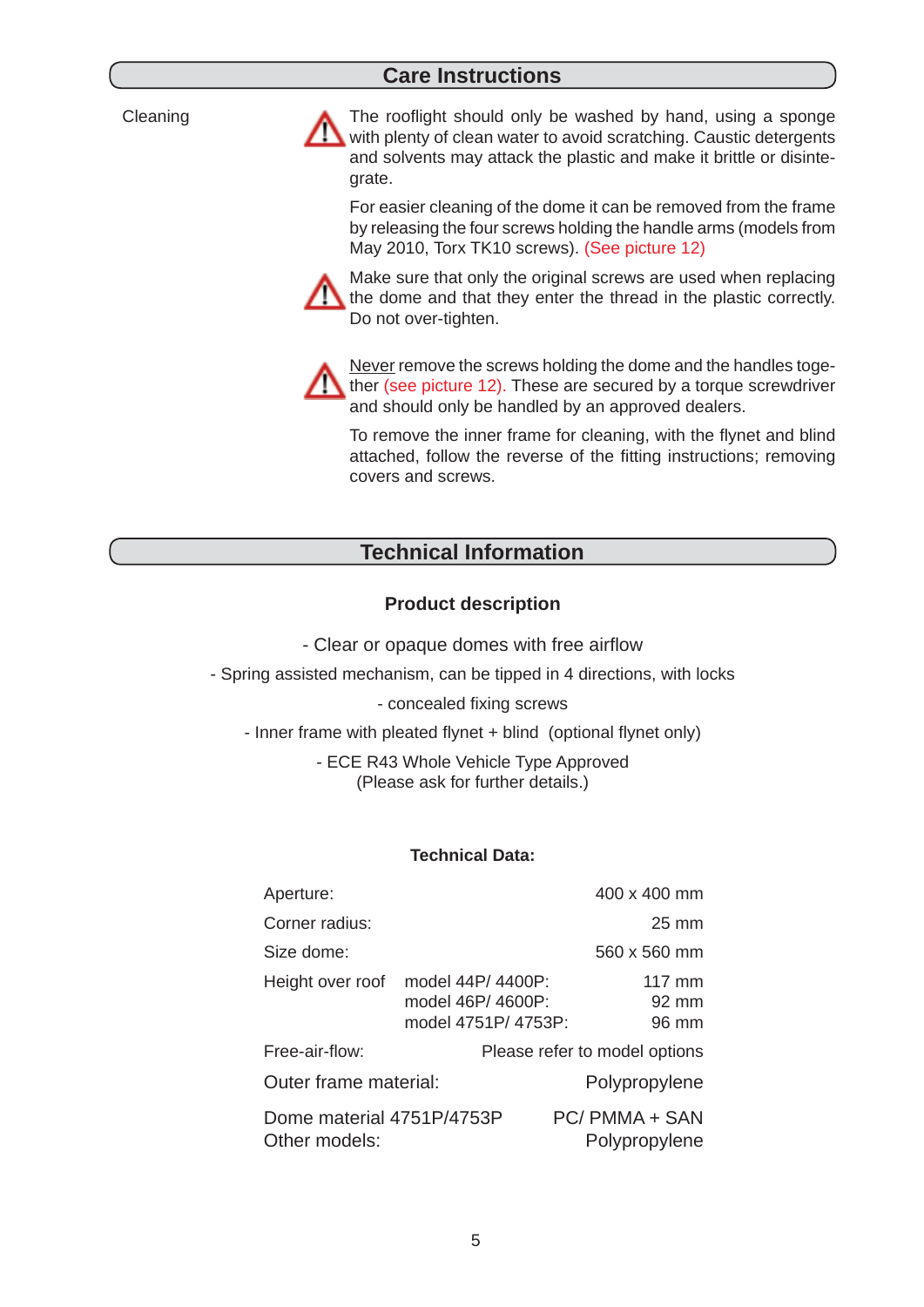| Model options:           |        |        |                                 |                                            |                    |  |
|--------------------------|--------|--------|---------------------------------|--------------------------------------------|--------------------|--|
| Model 44P (opaque dome)  |        |        |                                 |                                            |                    |  |
| white                    | blind  | net    | roof thickness                  | air-flow                                   | weight             |  |
| 440VPW-D<br>441VPW-D     | X<br>X | X      | 24 - 56 mm<br>OUT OF PRODUCTION | 95 cm <sup>2</sup><br>$35$ cm <sup>2</sup> | 3090g<br>3190 g    |  |
| Model 4400P (clear dome) |        |        |                                 |                                            |                    |  |
| white                    |        |        | roof thickness                  | air-flow                                   | weight             |  |
|                          | X      | Χ<br>X | $24 - 56$ mm<br>42 - 70 mm      | $95 \text{ cm}^2$<br>$95 \text{ cm}^2$     | $3090$ g<br>3190 g |  |

| Model options:          |       |     |                |                     |               |  |
|-------------------------|-------|-----|----------------|---------------------|---------------|--|
| Model 46P (opaque dome) |       |     |                |                     |               |  |
| white                   | blind | net | roof thickness | air-flow            | weight        |  |
| 460VPW-D                | X     | X   | $24 - 56$ mm   | $150 \text{ cm}^2$  | 3135g         |  |
| 461VPW-D                | X     | X   | 42 - 70 mm     | 150 cm <sup>2</sup> | 3235g         |  |
| 460VPW-D-3              | X     | X   | $24 - 56$ mm   | $30 \text{ cm}^2$   | 3135g         |  |
| 461VPW-D-3              | X     | X   | 42 - 70 mm     | $30 \text{ cm}^2$   | 3235 g        |  |
| Model 4600P(clear dome) |       |     |                |                     |               |  |
| white                   | blind | net | roof thickness | air-flow            | <u>weight</u> |  |
| 4600VPW-D               | X     | X   | $24 - 56$ mm   | $150 \text{ cm}^2$  | 3135g         |  |
| 4610VPW-D               | X     | X   | 42 - 70 mm     | $150 \text{ cm}^2$  | 3235g         |  |
| 4600VPW-D-3             | X     | X   | $24 - 56$ mm   | $30 \text{ cm}^2$   | 3135g         |  |
| 4610VPW-D-3             | X     | X   | 42 - 70 mm     | $30 \text{ cm}^2$   | 3235g         |  |

| Model options: |                           |     |                |                    |          |  |
|----------------|---------------------------|-----|----------------|--------------------|----------|--|
|                | Model 4751P - clear dome  |     |                |                    |          |  |
| white          | blind                     | net | roof thickness | air-flow           | weight   |  |
| 4751VPW        | X                         | X   | $24 - 56$ mm   | $150 \text{ cm}^2$ | 3645 g   |  |
| 4761VPW        | X                         | X   | $42 - 70$ mm   | $150 \text{ cm}^2$ | 3745 g   |  |
|                | Model 4753P - smoked dome |     |                |                    |          |  |
| white          | blind                     | net | roof thickness | air-flow           | weight   |  |
| 4753VPW        | X                         | X   | $24 - 56$ mm   | $150 \text{ cm}^2$ | $3645$ g |  |
| 4763VPW        | Х                         | X   | 42 - 70 mm     | $150 \text{ cm}^2$ | 3745 g   |  |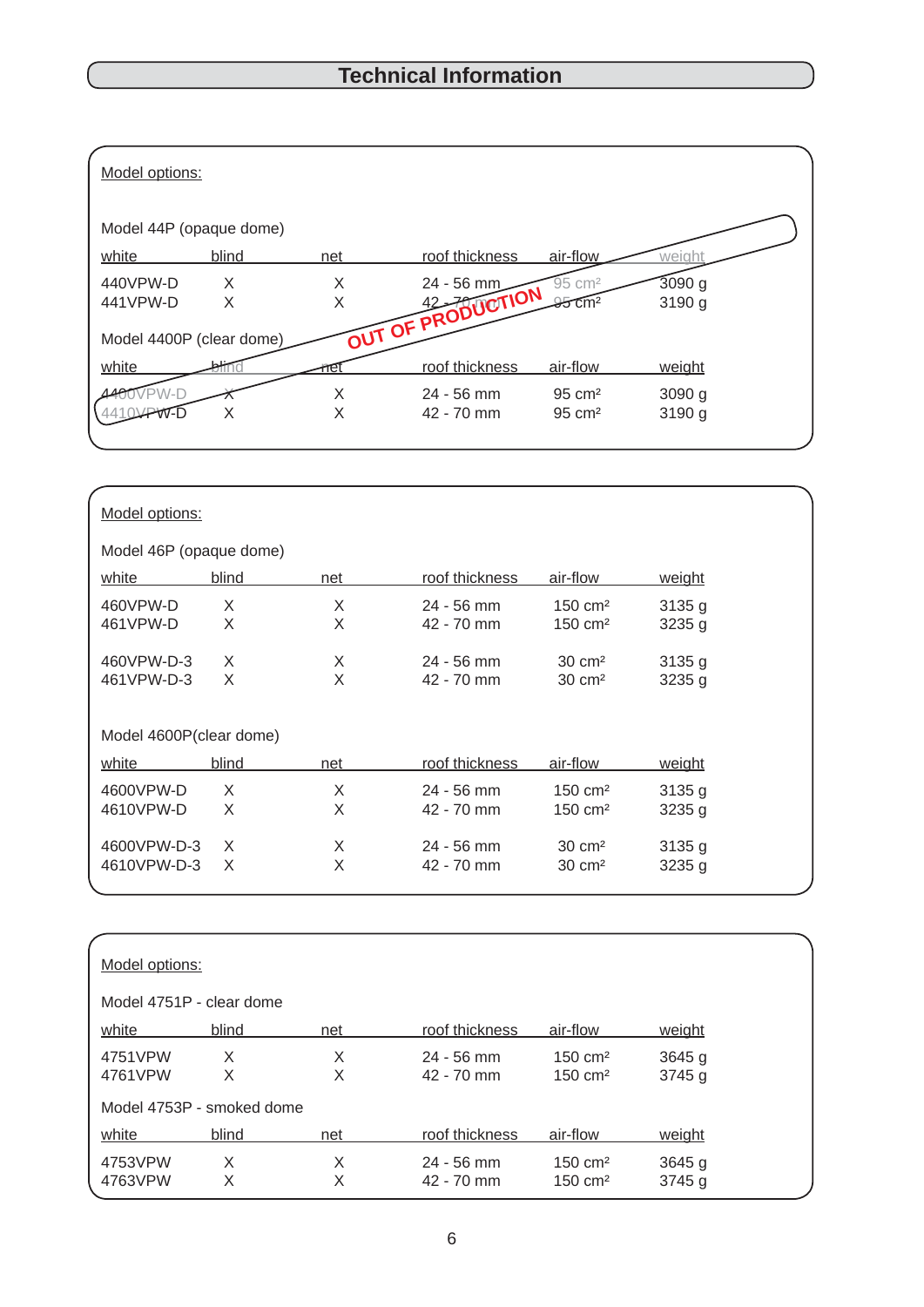# **Spare parts**



| No.            | Spare parts                                                                                                                                                                                        | Colour frame:<br>white                             | grey                                               |
|----------------|----------------------------------------------------------------------------------------------------------------------------------------------------------------------------------------------------|----------------------------------------------------|----------------------------------------------------|
| 1a             | Replacement dome, locks<br>Replacement dome model 4751P/ 4753P<br>clear - $150 \text{ cm}^2$ air-flow<br>smoked - $150 \text{ cm}^2$ air-flow                                                      | 4751.52VW<br>4753.52VW                             | 4751.52VG<br>4753.52VG                             |
| 1 <sub>b</sub> | Replacement dome model 46P / 4600P<br>opaque - 150 cm <sup>2</sup> air-flow<br>opaque - 30 cm <sup>2</sup> air-flow<br>clear $-150$ cm <sup>2</sup> air-flow<br>clear - $30 \text{ cm}^2$ air-flow | 460.52VW<br>460.52VW-3<br>4600.52VW<br>4600.52VW-3 | 460.52VG<br>460.52VG-3<br>4600.52VG<br>4600.52VG-3 |